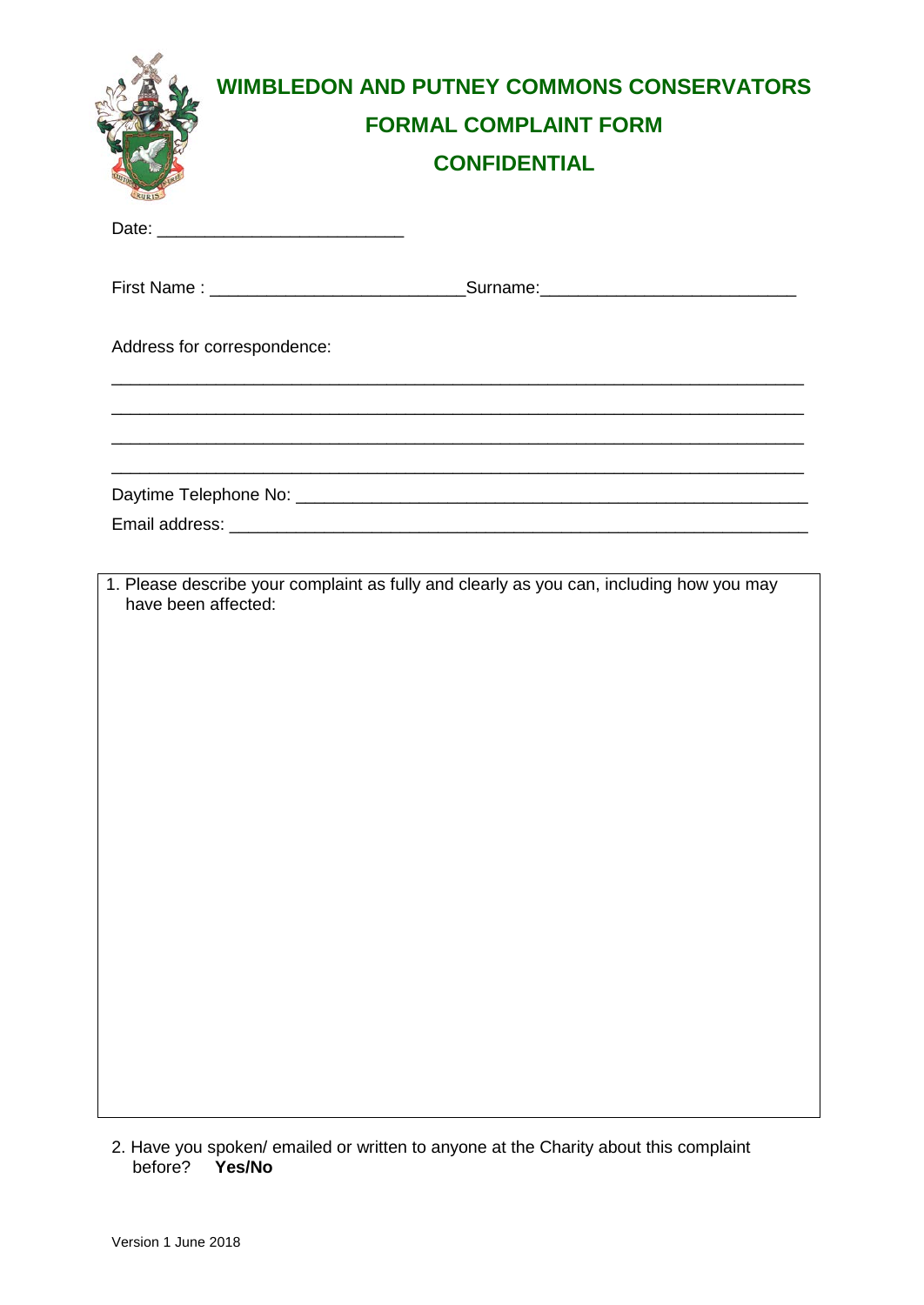3. If **Yes**, please give the name of the person you contacted and details of what happened as a result:

| Name of person contacted:<br>Date contacted:<br>What happened?<br>4. Does this relate to a specific incident? Yes/No<br>5. If so, what date and time did the incident occur? |  |  |  |  |
|------------------------------------------------------------------------------------------------------------------------------------------------------------------------------|--|--|--|--|
|                                                                                                                                                                              |  |  |  |  |
|                                                                                                                                                                              |  |  |  |  |
|                                                                                                                                                                              |  |  |  |  |
|                                                                                                                                                                              |  |  |  |  |
|                                                                                                                                                                              |  |  |  |  |
|                                                                                                                                                                              |  |  |  |  |
|                                                                                                                                                                              |  |  |  |  |
|                                                                                                                                                                              |  |  |  |  |
|                                                                                                                                                                              |  |  |  |  |
|                                                                                                                                                                              |  |  |  |  |
|                                                                                                                                                                              |  |  |  |  |
|                                                                                                                                                                              |  |  |  |  |
|                                                                                                                                                                              |  |  |  |  |
|                                                                                                                                                                              |  |  |  |  |
|                                                                                                                                                                              |  |  |  |  |
|                                                                                                                                                                              |  |  |  |  |

How would you like the complaint/enquiry to be settled? (i.e. What would you like the Charity to do to put things right?)